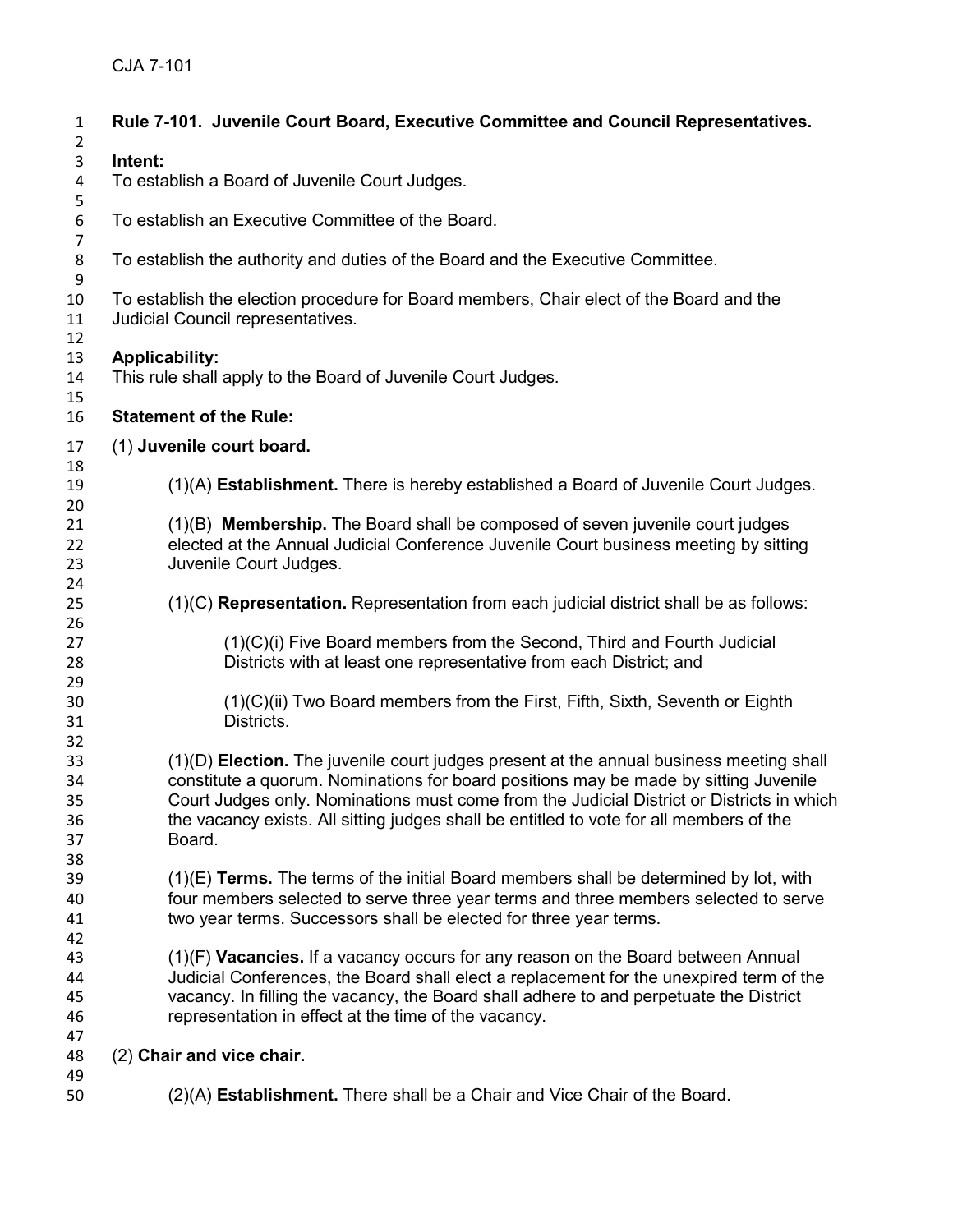- (2)(B) **Chair's term.** The Chair shall serve a one year term beginning immediately after the Annual Judicial Conference in the year following election as Vice Chair. (2)(C) **Responsibilities.** The Chair shall preside over all meetings of the Board and the Juvenile Court Judges Meeting at the Annual Judicial Conference, and perform other duties as set forth in the Juvenile Court Act, this Code and as directed by the Board. (2)(D) **Vacancy in office of chair.** In the event that the Chair resigns or leaves the Board for any reason, the Vice Chair shall become Chair, serving both the unexpired term of the Chair and the full term as Chair. (2)(E) **Election.** The Vice Chair shall be elected by the Board members at the commencement of the first or second year of the Vice Chair's three year term on the Board. The Vice Chair shall serve as Chair in the absence of the Chair or at the request of the Chair. (2)(F) **Vice chair's term.** The Vice Chair shall become Chair of the Board for a one year term immediately following the Annual Judicial Conference next succeeding his election as Vice Chair. (2)(G) **Vacancy in office of vice chair.** In the event that the Vice Chair resigns or leaves the Board for any reason, a new Vice Chair shall be elected by the Board from among its members to serve the unexpired term of the Vice Chair and to succeed as Chair as otherwise provided in this rule. (3) **Meetings of the board.** (3)(A) The Board shall meet a minimum of once every two months to transact any and all business that is within its jurisdiction. This meeting shall be presided over by the Chair of the Board or the Vice Chair in the absence of the Chair or at the request of the Chair. (3)(B) The Board shall rule by majority vote. All Board members have the right to vote. Four members of the Board constitute a quorum. 87 (3)(C) The Board meetings shall be conducted in an orderly and professional manner 88 **and in accordance with <del>Roberts' Rules of Order and</del> this Code.**  (3)(D) When a Board member is unable to attend a Board meeting, that member may designate a juvenile court judge to attend the meeting on behalf of the absent member. The substitute and the absent member must be from the same district group identified by paragraph (1)(C) above. The substitute judge shall be provided with a copy of the agenda and other meeting materials, may attend the open and closed sessions of the meeting, and may participate in the discussion of agenda items. The substitute judge may make motions and vote. (4) **Executive committee.**
-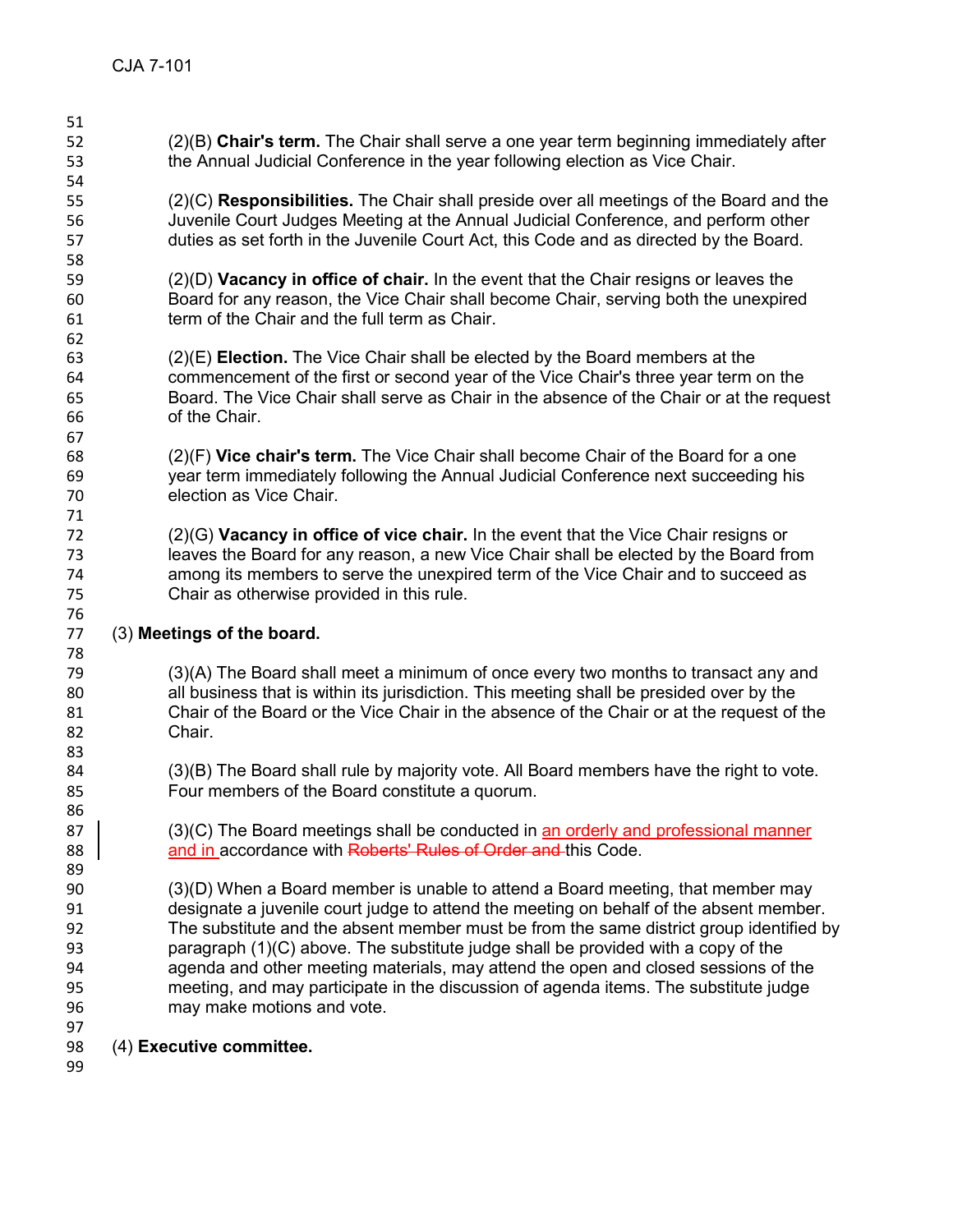| 100<br>101<br>102 | $(4)(A)$ Membership. There is hereby established an Executive Committee of the Board.<br>The committee shall be comprised of three members: the Chair of the Board, the Vice<br>Chair and one member of the Board selected by the Board members to serve at large. |
|-------------------|--------------------------------------------------------------------------------------------------------------------------------------------------------------------------------------------------------------------------------------------------------------------|
| 103<br>104        | $(4)(B)$ Duties and responsibilities of the executive committee. The duties and                                                                                                                                                                                    |
| 105               | responsibilities of the Executive Committee are as follows:                                                                                                                                                                                                        |
| 106<br>107        | $(4)(B)(i)$ Assist the Board in establishing a planning capability in assessing and                                                                                                                                                                                |
| 108               | projecting needs, resources, and policies.                                                                                                                                                                                                                         |
| 109               |                                                                                                                                                                                                                                                                    |
| 110<br>111        | $(4)(B)(ii)$ Act as liaison with other agencies and parties who seek contact with the<br>Board.                                                                                                                                                                    |
| 112               |                                                                                                                                                                                                                                                                    |
| 113               | (4)(B)(iii) Screen and reduce the number of matters presented to the full Board                                                                                                                                                                                    |
| 114               | for its consideration to ensure that all matters referred to it require full Board                                                                                                                                                                                 |
| 115<br>116        | consideration.                                                                                                                                                                                                                                                     |
| 117               | $(4)(B)(iv)$ Review initiatives, proposals and questions that will be submitted to the                                                                                                                                                                             |
| 118               | full Board to ensure that information is complete and in proper form to facilitate                                                                                                                                                                                 |
| 119               | expeditious handling by the Board.                                                                                                                                                                                                                                 |
| 120               |                                                                                                                                                                                                                                                                    |
| 121<br>122        | $(4)(B)(v)$ Assist the Administrative Office in staff work as assigned by the Board<br>where judicial guidance may be required in carrying out Board policy.                                                                                                       |
| 123               |                                                                                                                                                                                                                                                                    |
| 124               | (4)(B)(vi) Consult with the Administrative Office on matters requiring immediate                                                                                                                                                                                   |
| 125               | attention or on matters needing judicial consideration but not requiring full Board                                                                                                                                                                                |
| 126               | consideration.                                                                                                                                                                                                                                                     |
| 127<br>128        | $(4)(B)(vii)$ Accomplish all other assignments as may be directed by the Board.                                                                                                                                                                                    |
| 129               |                                                                                                                                                                                                                                                                    |
| 130               | (5) Procedures of the board.                                                                                                                                                                                                                                       |
| 131               |                                                                                                                                                                                                                                                                    |
| 132               | (5)(A) The Chair of the Board shall serve as Chair of the Executive Committee. When                                                                                                                                                                                |
| 133<br>134        | the Chair of the Board is not available, the Chair elect shall act in the Chair's behalf.                                                                                                                                                                          |
| 135               | (5)(B) All action taken by the Executive Committee shall be reported to the full Board in                                                                                                                                                                          |
| 136               | the form of minutes and reports and may be subject to ratification by the full Board.                                                                                                                                                                              |
| 137               |                                                                                                                                                                                                                                                                    |
| 138               | (5)(C) A time and date certain shall be established for Executive Committee meetings.                                                                                                                                                                              |
| 139               | The juvenile court administrator or designee shall serve as secretariat to the Committee.                                                                                                                                                                          |
| 140<br>141        | (6) Judicial council representatives.                                                                                                                                                                                                                              |
| 142               |                                                                                                                                                                                                                                                                    |
| 143               | (6)(A) The Juvenile Court shall have three representatives on the Council, with no two                                                                                                                                                                             |
| 144               | representatives serving from the same judicial district:                                                                                                                                                                                                           |
| 145               |                                                                                                                                                                                                                                                                    |
| 146<br>147        | $(6)(A)(i)$ one from the Second, Third, or Fourth Judicial District;                                                                                                                                                                                               |
| 148               | (6)(A)(ii) one from the First, Fifth, Sixth, Seventh, or Eighth Judicial District; and                                                                                                                                                                             |
| 149               |                                                                                                                                                                                                                                                                    |
| 150               | (6)(A)(iii) one serving at-large.                                                                                                                                                                                                                                  |